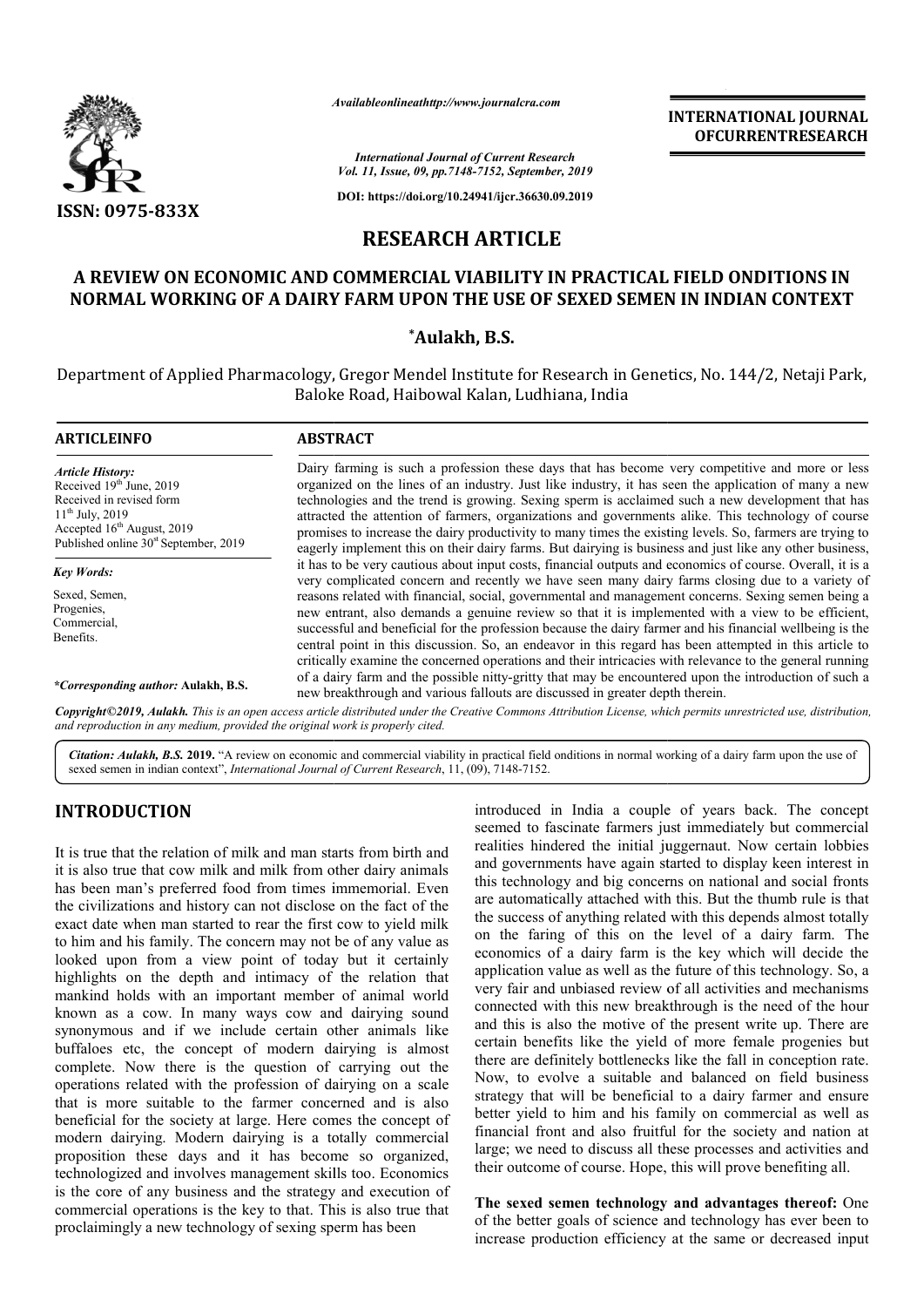cost value. Same principles have been found to be applicable in agriculture when we saw the advent of 'green revolution' phenomenon and farm outputs just multiplied. Similarly, in dairy farming we became witness to 'by-pass feed technology' and other advances that led to increase in dairy outputs. Sexing sperm is another such entrant that promises to increase female herds on a dairy farm and thereby have more milk productions apparently at the same or relatively lesser farm input costs. This involves the production of fractions rich in X sperm for production of more milk or the ones rich in Y sperm for more production of male cattle for beef industry. The benefits are double edged. The more milk production is always better for the profession of dairying and the dairy industry as well. It ensures the farmer more profits for unchanged commercial inputs. The other loftier goals of this technology seem to be the feeding of increased human populations worldwide with nutritious milk and hence in a way to eradicate poverty from this planet.

**Expectations: Idealism and clash with reality:** It is not a bad idea to increase milk production but any forward action for betterment may have a reaction for the worse in backward direction too. This is the natural rule. The female numbers on the dairy farm should ideally be increased and this prompts the scientists and progressive research organizations to evolve techniques like sexing sperm but the natural fallouts of such advances are just inevitable. One of such bottlenecks in the methodology of sexing sperm is the fall in conception rate that has been a practical hindrance of considerable value. Of course, there may be other drawbacks like the cost factor of the resultant sexed sperm which increases dramatically upon the production of it and the exoticness factor of the high yielding sires etc. These are practical usual field obstacles that are encountered when we hope to have a discussion on the application of this technology on dairy animals.

**The sperm damage and fall in conception rate:** It is a fact that conception rate does fall upon the application of the technique of sexed semen on dairy animals. No more, it is a hidden truth now. The conception rate falls and since this fall is real; so, there are bound to be certain factors responsible for that. There is lot of material available in prior art on the subject that tells us about the various reasons responsible for this fall (Aulakh, 2018; Hafez, 1985; Hunter, 1982; Garner and Seidel, 2008; Gordon, 1956). One of the big reasons that are quoted as responsible for this fall is the sperm damage that is incurred to the sperm during sexing (Seidel, 2014). It is a known and established fact that conception fall occurs mainly due to this only. And since it is proved that such a thing happens; so, there are also bound to be fallouts of this on the commercial running of the normal and practical on field aspects of a dairy farming business.

**Fall in conception turns into economic loss:** Any change be it on the positive or negative side; is bound to have a similar fallout. A positive change alters the things for the better and a negative one does it so for the worse. Since conception is an important criteria on a dairy farm that determines the successful running of it; so, a change in it on the better side helps in generating more of the profits for the dairy farmer involved and the opposite dos it just the reverse. There is a thing called lactation cycle that is connected with every milk yielding animal and at the end of it when an animal turns dry, there has to be the start of another lactation cycle so that the animal becomes productive again.

But if the conception fails, the start of the next lactation cycle just stops or it is prolonged as far as the process of conception does not happen and if it is prolonged too long or forever, it definitely means that the on farm productivity of the animal concerned is also delayed too long or forever, whatever the case it may be. So, the conception should happen at the earliest on a dairy farm and it is in favor of the dairy farmer and it ensures better efficiency for him and his business. Naturally, there are compulsory two to three months of 'no heat' after an animal delivers a baby calf and if upon completion of such a period of time it gets pregnant again, then the situation is considered normal but in case the animal does not do so and after consecutive periods of about 21 days of heat cycle, it continues to repeatedly come to heat and does not bear a pregnancy; the phenomenon becomes of repeated conception failures and such an animal is declared as unproductive and removed from the herd and is disposed off in ways definitely more than one. To have animals those do not conceive means to have the running of a dairy farm in commercial loss.

**The extent of damage on commercial front:** It is definitely a different question so as to know about the extent of the loss that usually occurs when a dairy farmer repeatedly faces the phenomenon of conception failure on his dairy farm. The main question is that it happens and happens it definitely upon the occurrence of such a phenomenon. Now, we can have an estimate as to what may be the extent of this when we consider from the view point of an on field dairy farmer. Here under practical conditions, everything turns out to be so real and any miscalculation or hollow imagination may turn out to be just economically suicidal for the dairy farmer. So, we have to be very realistic and accurate in drawing on our decisions and calculations.

The normal conception rate during AI (artificial insemination) with normal semen in India is about 35-40% in cows. It is 55- 60% in case of heifers and buffaloes which are thence considered good conceivers. There is nearly a fall of 15-20% upon the use of sexed semen in all these animal groups. Various explanations are given for this decrease in conception rate and there is almost a unanimous consensus in scientific fraternity that this fall is due to sperm damage during sexing (Seidel, 2014). Another reason is that sexed semen straw contains lesser number of sperms i.e.  $1\times10^6$  as compared to the  $2\times10^{-6}$  sperm count in the normal semen straw. So, it seems that if the sexed semen contains double the number of sperms to its normal dosage i.e. equal to the number of sperms in a normal semen straw, the conception rate should increase but this is not the case in reality as increase in number of sperms in a sexed semen straw even up to concentrations of  $10\times10^6$ sperms did not have a perceptible effect on conception increase (Dejarnette et al, 2008). So, presently we are locked on a situation where the chances of increasing conception success by increasing sperm count in a sexed semen straw are very, very remote. Lactation cycle holds a central position in calculating the overall productivity and efficiency in the running of a dairy farm. So, it draws that after expatriation, when an animal comes to heat after two, three months and the animal conceives upon first insemination, then it is a point of overall profitability for the successful running of a dairy farm. This is an ideal condition but as we know that national conception rate in normal insemination with normal semen is about 35-40% in cows, so it follows that about 35-40 animals do conceive upon first insemination out of every 100 animals that are subjected to such an application.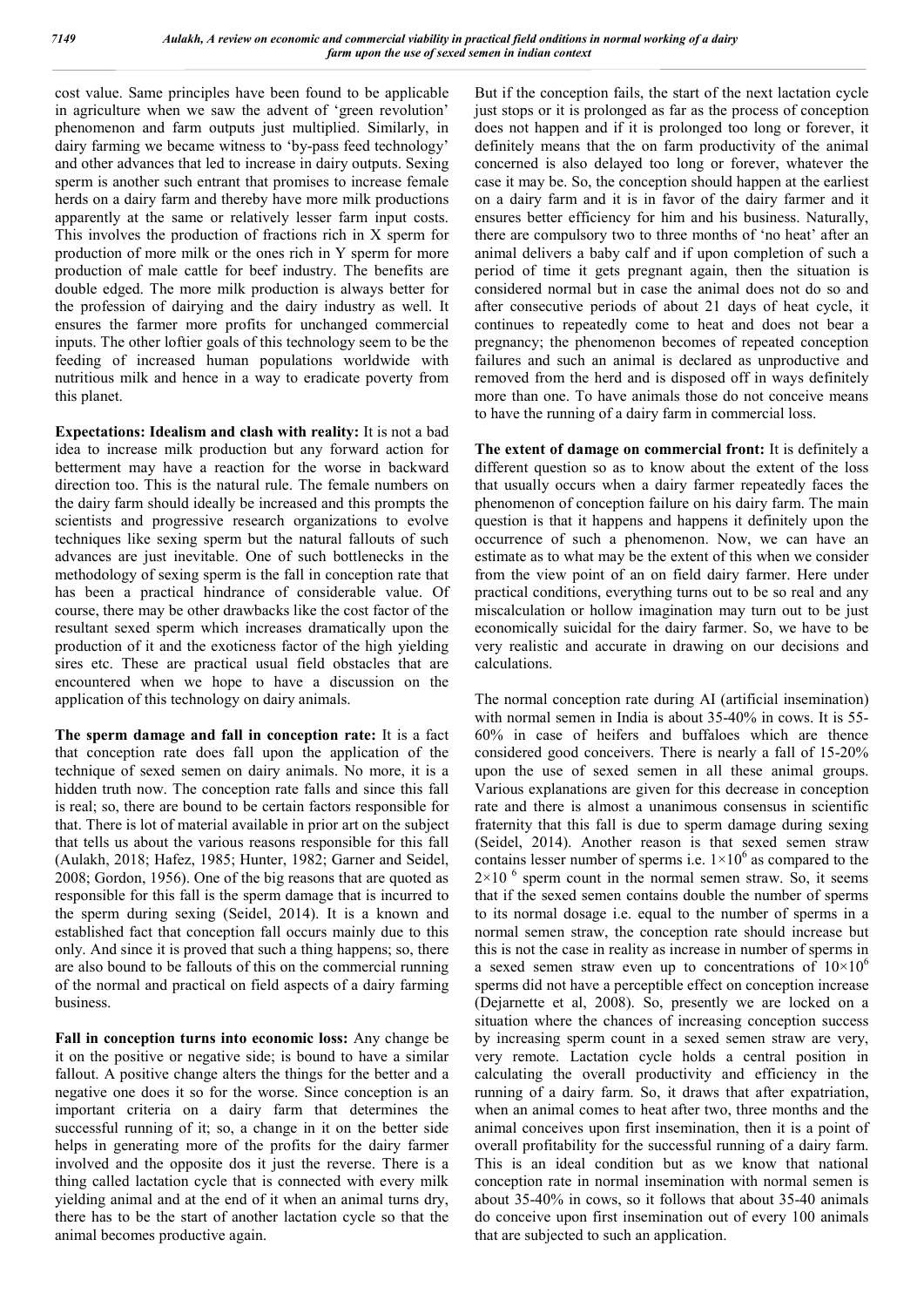The remaining animals may come to heat upon next heat cycle or they may do so upon further next cycles, is a crucial thing that may determine the commercial viability of a dairy farm. The drop in conception may play such a role that it may even decide the running of a dairy farm in high profit or even it may sow the seeds of it to head for a heavy loss and ultimate to shut down.

**The viability criteria: Comparative study with normal semen usage:** The fall in conception is no doubt a serious issue upon the use of sexed semen. By now this fact has been proved beyond doubt. Even Seidel attributed this to the damage to sperm during sexing (Funston & Meyer, 2012; Inaba et al, 2016; Seidel, 2014). Now, the question is that if an animal fails on a certain insemination and it may conceive or not further upon the next insemination during next heat; this means that it certainly misses the number of days of productivity for at least one heat cycle i.e. 21 days or more if it misses more heat cycles. So, the happening of conception is a very crucial thing for the successful commercial viability of a dairy farm. These animals that fail on conceiving, continue to consume the usual farm resources like feed and fodder. Even they continue to consume additional expenses like food supplements and medicines because anytime, any animal may fall to illness or disease. These expenses are in addition to the usual infrastructural, organizational and operational expenses. So, the expenses continue to be incurred but overall, the animal becomes unproductive for this extended period of no conception.

If we calculate average 10 liters of milk per day priced moderately at rupees 40 in Indian conditions (However full fat milk is sold definitely at a price of plus fifty rupees per liter these days in most parts of the country), then this means a loss of nearly 8,400 Indian rupees for this period. If further two or three misses are encountered, the total loss may amount to 16,800 or 25, 200 rupees each. On five and six such misses as we know that in cows the conception rate may fall to 20% or even lower to 15% with sexed semen, this loss may accumulate to rupees 42,000 and 50,400 even (Table 1). If on a rough estimate, there are 100 animals behaving accordingly; then the total loss may accumulate at rupees 8,40.000, 16,80,000, 25,20,000, 42, 00,000 and 50,40,000 each in all above case scenarios of conception misses on first, second, third, fifth or sixth heat occurrences . These are certainly huge figures. Need not to elaborate that they are more than enough to carry a good running dairy farm into heavy loss. But one thing should be kept in mind. One hundred animals is not a big figure in ordinary dairy farms in India today. With usual 35- 40% conception failure with normal semen in India already prevailing, there are required nearly 2.5-3.0 times of inseminating to make an animal conceive. Further fall to about 15-20% with sexed semen means that almost double the number of inseminations i.e. 5-6 times of inseminating are required to make such an animal conceive. So, with sexed semen usage, the fall in productivity due to not conceiving is almost double than in case of normal semen use i.e. the exact value is the half of the total value of the mean of 42,00,000 and 50,40,000 in above example of 100 animals i.e. about half of rupees 46,20,000. This means a sum of about rupees 23, 10,000. This figure is again the same as of the mean for the 2.5-3.0 heat cycle days. This is a huge amount again. If this amount is not lost due to conception failure, this in itself is a high sum big enough to take a dairy farm into handsome profit.

So, the fall in conception upon use of sexed semen may play a decisive role; may be on the negative side, for the overall commercial viability of a dairy farm. If this figure is projected for 10 million (one crore) and 100 millions (10 crores) animals across pan India, the total loss will be extremely exorbitant i.e. 23, 100 crores and 2, 31,000 crores in Indian rupees. Another much claimed and publicized motive for resorting to the use of sexed semen is the production of female progenies in greater numbers. This may be true. There is no questioning to the ability of sexed semen in producing female calves but when projected against its well known trait of lowered conception; the outcome just becomes turned turtle. We may be highly surprised to note that overall, we will land up getting lesser number of female calves. Anybody may be taken by a surprise astoundingly, but the outcome is remarkable and exactly in the reverse direction of which we were expecting due to our knowledge and mindset of getting more number of female progenies because the case is highly publicized and marketed of the ability of sexed semen to yield more offsprings of female sex. Here is a simple example (Table 2). Suppose we subject 100 cows in normal practical Indian conditions. We already know that national conception rate is about 35-40% in India and there is almost 15-20% fall in conception upon the subjecting to sexed semen usage. Now we take four different case scenarios.

One is of the normal conception rate at higher side i.e. 40% and the fall in conception is 20% upon the shifting of sexed semen usage in place of normal semen. The other case is of the conception rate again of 40% and the fall of 15% upon use of sexed variant of it. The third one is of the normal semen conception rate of 35% and a fall of 20% upon the use of sexed one and the fourth one is again the normal semen conception rate of 35% and the fall in 15% upon the use of sexed type of it. Now we get very interesting outcomes on simple analysis of all these situations. One thing is very important to note that almost all the sexed semen companies market it very cunningly when they claim that such and such variant of sexed straw produces female progenies with a success rate of up to 90% or so. This up to is a marketing gimmick and obviously the highest limit.

They never reveal about the lower limit. It may fall to 80%, 70% or even lower. Even on field experience may be that it may fall to less than 50% or further lower. These days, there is a change too and some companies in India have even started to come in the market and claim that they are intentionally producing the semen sexed at a sexing capacity of up to 75% or 80% of delivering female progenies and not the one of up to 90%. The rationale behind this marketing is best known to them only. We need not elaborate on this. Now we discuss the first case scenario. We subjected 100 cows to normal semen in one group and the same number of cows to sexed semen. In case of insemination with normal semen, we get 40 pregnancies; out of which we will get almost 20 male and 20 female calves. In case of the use of sexed semen, we get 20 offsprings; out of which, at a 90% sexing rate we get 18 female calves. This is a loss of two valuable female progenies. Anybody may raise a simple genuine question as to why anybody with a sound head and mind will go for such an elaborate exercise obviously of semen sexing to have the number of female progenies, even lesser than the ones obtained in a normal exercise done without the unwanted and avoidable big hassles of procuring, handling and using the sexed semen, of course involving a heavy financial investment too.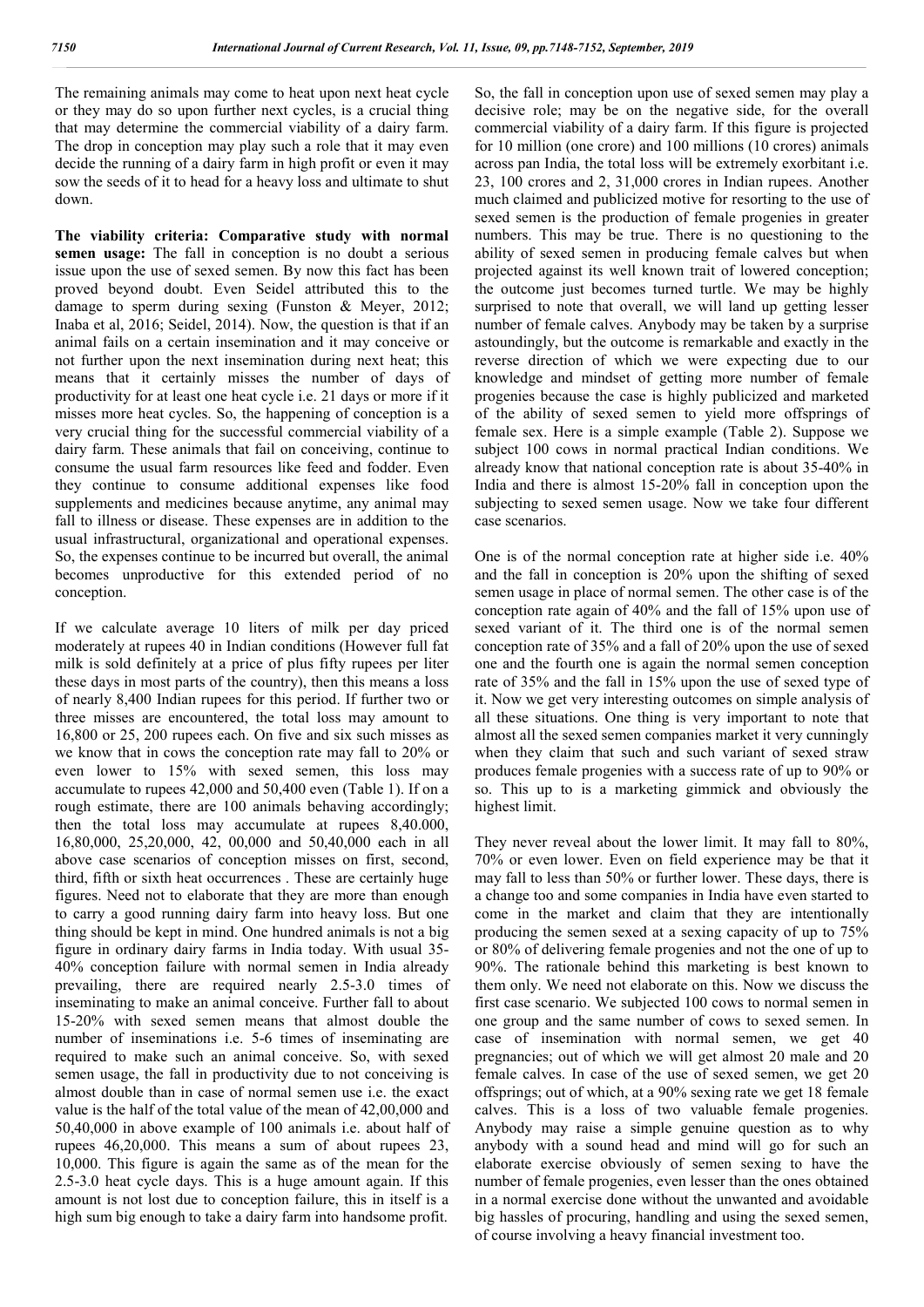#### **Table 1. Showing the total loss to a dairy farm due to conception failure due to the use of sexed semen instead of normal semen per lactation cycle**

| Sr. | animals<br>No.<br>-of | Approx. loss due to conception failure                  | Approx. conception failure loss with Actual loss due to shifting of |                            |
|-----|-----------------------|---------------------------------------------------------|---------------------------------------------------------------------|----------------------------|
| No. |                       | subjected to sexed with normal semen i.e. between 2.5-3 | sexed semen usage i.e. between 5-6                                  | semen usage from normal to |
|     | semen usage           | months in crores of rupees                              | months in crores of rupees                                          | sexed in crores of rupees  |
|     | 100                   | 0.231                                                   | 0.462                                                               | 0.231                      |
|     | 10 millions           | 23.100                                                  | 46,200                                                              | 23.100                     |
| J.  | 100 millions          | 2,31,000                                                | 4,62,000                                                            | 2.31.000                   |

#### **Table 2. Showing the comparative production of female offsprings with normal conception rate of 35-40% and a corresponding fall of 15-20% upon shifting to sexed semen usage on a sample size of 100 cows per lactation cycle**

|         | Conception<br>rate | with Fall in conception due to shifting | with<br>Female<br>progenies | Female progenies with sexed semen with |
|---------|--------------------|-----------------------------------------|-----------------------------|----------------------------------------|
| Sr. No. | normal semen       | to sexed semen usage                    | normal semen                | 90%, 80% and 75% sexing                |
|         | 40%                | 20%                                     | 20                          | 18, 16 and 15                          |
|         | 40%                | 15%                                     | 20                          | 22, 20 and 19                          |
|         | 35%                | 20%                                     | 8                           | 14.12 and 11                           |
|         | 35%                | 15%                                     |                             | 18.16 and 15                           |

**Table 3. Showing the comparative production of female offsprings with normal conception rate of 55-60% and a corresponding fall of 15-20% upon shifting to sexed semen usage on a sample size of 100 heifers or buffaloes per lactation cycle**

| Sr. | with<br>rate<br>Conception | Fall in conception due to shifting to | with<br>Female<br>progenies | Female progenies with sexed semen with 90%. |
|-----|----------------------------|---------------------------------------|-----------------------------|---------------------------------------------|
| No. | normal semen               | sexed semen usage                     | normal semen                | $80\%$ and 75% sexing                       |
|     | 60%                        | 20%                                   | 30                          | 36, 32 and 30                               |
|     | 60%                        | l 5%                                  | 30                          | 40, 33 and 31                               |
|     | 55%                        | 20%                                   | 28                          | 31, 28 and 26                               |
|     | 55%                        | l 5%                                  | 28                          | 36, 32 and 30                               |

Next upon sexing capacity of 80% and 75%, this lowered figure of the number of female calves will be at values of 16 and 15, thereby meaning a further loss of 04 and 05 numbers of valuable female calves. No intelligent person on earth will venture to do this. Now we take the second case scenario of 40% conception rate and the fall of 15% upon the use of sexed variant. The outcome with normal semen will be 20 female calves again and with sexed semen, there will be 25 deliveries of which there will be 22 female calves at 90% sexing, at the higher side of it. At 80% and 75% sexing, the female calves will be 20 and 19 respectively. Overall, this means no perceptible increase with the outcome hovering a little above or little below the usual outcome with normal semen use. In case of third case scenario with 35% conception and 20% fall in conception upon use of sexed semen. With normal semen, the outcome will be 18 females (at the higher side of an average of 17.5) and with sexed semen; the outcome will be 15 deliveries out of which there will be 14, 12 and 11 calves at 90%, 80% and 75% sexing. In case of fourth case scenario with 35% conception and 15% fall in conception upon use of sexed semen; the resultant figures will be 18 female calves with normal semen and 18, 16 and 15 calves upon the use of sexed semen. This means the outcome landing at an unchanged figure of female calves or at the decreased value in figures upon the use of sexed semen. If we project these figures upon application on mega national scale; say, 100 million animals, the outcome will again be almost null or the decreased one as the case may be. Now let us assume that this technology is applicable on good conceivers i.e. heifers and buffaloes (Table 3) which usually have a natural conception rate of about 55- 60%. Now, again we can divide this discussion in four case scenarios like just discussed above. Given the first case scenario of 60% conception rate and a corresponding fall of 20% upon the use of sexed semen; we get 30 female calves upon normal semen usage and 36, 32 and 30 female calves upon sexed semen usage with 90%, 80% and 75% sexing capability. In the second case scenario with 60% conception rate with normal semen and a corresponding fall of 15% upon the subjecting to use of sexed semen, we get 30 female progenies upon use of normal semen and 40, 33 and 31 female

calves upon use of sexed semen with 90%, 80% and 75% sexing capacity. In the third case scenario of 55% conception rate with normal semen and a corresponding fall of 20% upon the use of sexed semen; we get 28 female calves (the higher side of an average of 27.5) with normal semen and 31, 28 and 26 female calves upon 90%, 80% and 75% sexing value of sexed semen. In case of fourth case scenario of 55% conception rate with normal semen and a corresponding fall of 15% upon resorting to use of sexed one; we get 28 female calves on using the normal semen and 36, 32 and 30 female progenies with 90%, 80% and 75% sexing quality of the sexed semen. This is a little above the normal value of 28 female calves with normal semen but the story has another chapter to be discussed and revealed just explained in the below paragraph. The cost of sexed semen is a very big concern. As we all know that sewing machines are nothing but the modified Coulter Counters or related machinery. The operational costs are very high. The machines involve highly advanced and sophisticated physics. It is not a child's play to handle such machines. The operational costs are super exorbitant. The output semen cost becomes very high. Moreover, there is lot of semen wastage. The output is between 20-30% of the input semen volume. So, automatically the cost has to go up. Roughly it should rise up to four to five times the price of the original semen. Coupled with the cost of operation which is nearly 10 U.S. dollars per a straw of the sexed semen produced; the actual cost rises to a very high figure, definitely beyond the reach of an ordinary Indian farmer. Even if the government comes with a heavy subsidy in pricing, then a valuable question arises as to whose is the money with which the government is offering such a price reduction? After all, a government never has its private money. All the money that a government can have is basically the public money or the money directly exhorted from the pockets of general masses only by the agency of heavy taxation of otherwise hard earnings of poor people generated with hard work and sweat and brow. So, ultimately it turns out that government ends up just profiting some wrong or inefficient multinationals by robbing the common Indian people of their valuable earnings. This is no business. This may be anything connected with